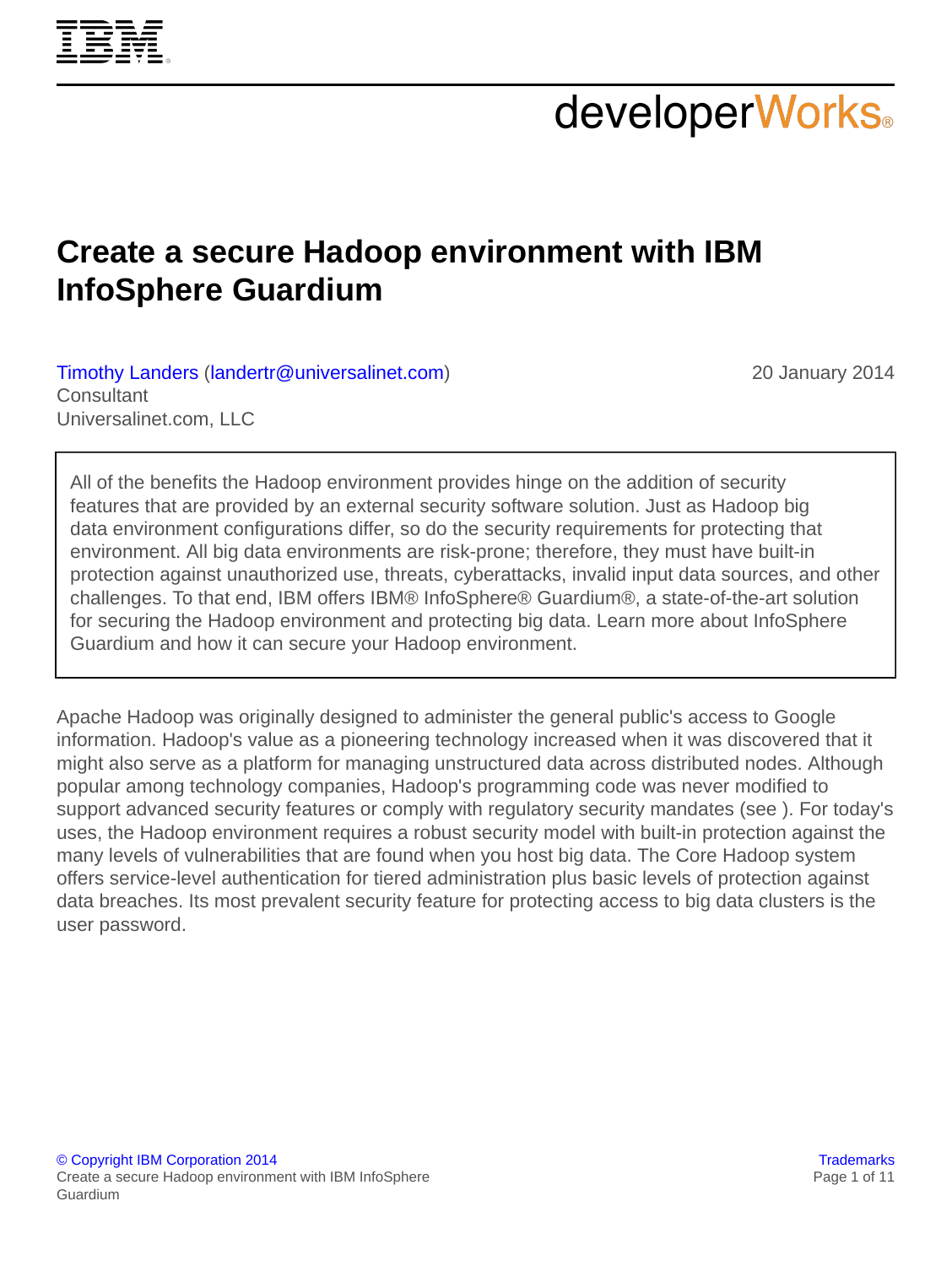#### **IBM: An Early Leader across the Big Data Security Analytics Continuum**



Few products can meet the big data needs of most organizations. Learn how IBM's solution meets these requirements and more. Read this report and learn about:

- Real-time big data security analytics.
- Asymmetric big data security analytics.
- How IBM bridges the big data security analytics continuum.

Download "[IBM: An Early Leader across the Big Data Security Analytics Continuum](https://www14.software.ibm.com/webapp/iwm/web/signup.do?source=swg-WW_Security_Organic&S_PKG=ov16208&S_CMP=web_dw_rt_swd&ca=dbg-csp0145-evt0058)."

Big data typically uses clusters or a private cloud as storage, but a virtual environment requires data-protection features that recognize virtual machines, nodes, and networks. Big data clusters can tolerate nodes that cycle without loss of data or service interruption, but security consistency across nodes and reboots of nodes are serious performance issues in the Hadoop environment. Recognizing the industry need for providing an advanced security solution for distributed Hadoop environments, IBM has introduced an innovative security product line comprehensively referred to as **IBM Security QRadar® SIEM** (security information and event management). Security QRadar SIEM encompasses IBM QRadar, ArcSight, RSA Envision, Radius, IBM InfoSphere Guardium, Tivoli®, and HP OpenView Simple Network Management Protocol node management; Common Vulnerability and Exposures (CVE), Defense Information Systems Agency (DISA) Security Technical Implementation Guide (STIG), Center for Internet Security (CIS) Benchmark vulnerability standards compliance; the McAfee ePolicy Orchestrator security management platform; Lightweight Directory Access Protocol; Kerberos; RSA SecurID; and more.

The IBM product that was designed to protect big data environments and uses the Hadoop stack is InfoSphere Guardium, which integrates with the Hadoop framework at various Open System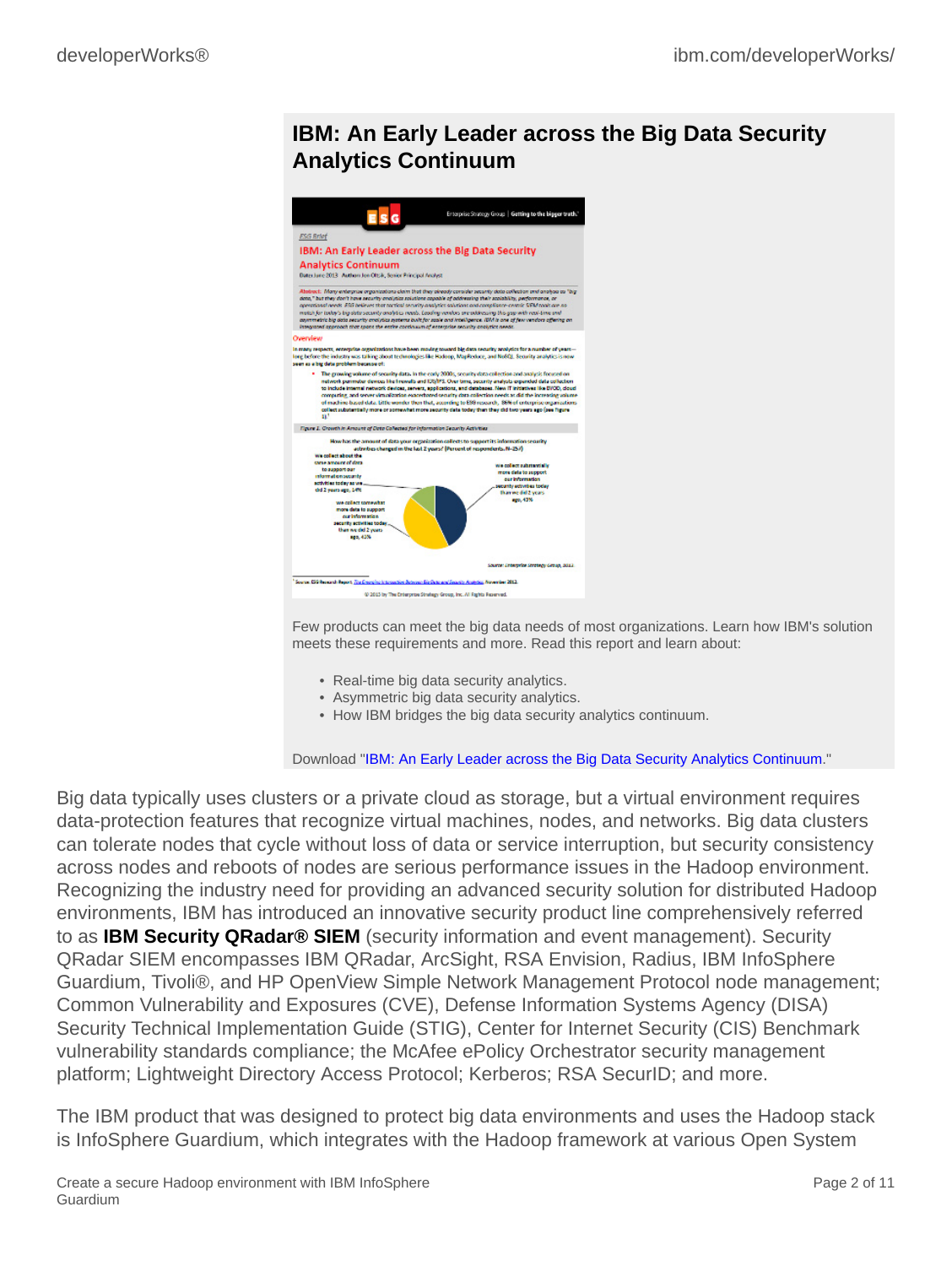Interconnection (OSI) layers. Based on the virtual or cloud environment's configuration, InfoSphere Guardium offers different sets of security features to ensure a secure Hadoop environment.

#### **Hadoop environment security requirements**

Big data security risks can be costly, resulting in data loss, reduced productivity, decreased revenue, and lower overall value for a company. Security bottlenecks innately limit big data performance, and each component of the Hadoop environment represents potential security vulnerabilities. Distributed networks are complex to the point of requiring custom backup and recovery methods. In distributed networks, gateways load big data; web and stand-alone clients intercommunicate with nodes and application managers; and big data clusters replicate, back up, and store data. All the while, regulatory compliance mandates such as the Health Insurance Portability and Accountability Act (HIPAA) and Sarbanes-Oxley Act (SOX) in the United States, still apply. To address the multifaceted characteristics of distributed computing, more security protection is required for the Hadoop environment.

### **Why InfoSphere Guardium?**

InfoSphere Guardium protects big data and the significant investments made in Hadoop technology and affords a comprehensive assurance of adequately protecting the company's investments. InfoSphere Guardium supplements the security deficiencies of Hadoop by integrating with the Hadoop framework to provide seamless, mission-critical security features. Providing a library of security policies, InfoSphere Guardium is the next evolution of security policy that makes (as traditional security policy making s rendered ineffective by distributed computing).

InfoSphere Guardium is packaged with numerous tools for accomplishing security monitoring and solving security issues. With its set of products, it analyzes big data traffic by using a library of security policies and strategically implements security actions against network attacks and other threats to data. InfoSphere Guardium products that create a secure Hadoop environment are shown in [Figure 1](#page-2-0) and [Table 1](#page-2-1).

<span id="page-2-0"></span>



#### <span id="page-2-1"></span>**Table 1. The InfoSphere Guardium family of products**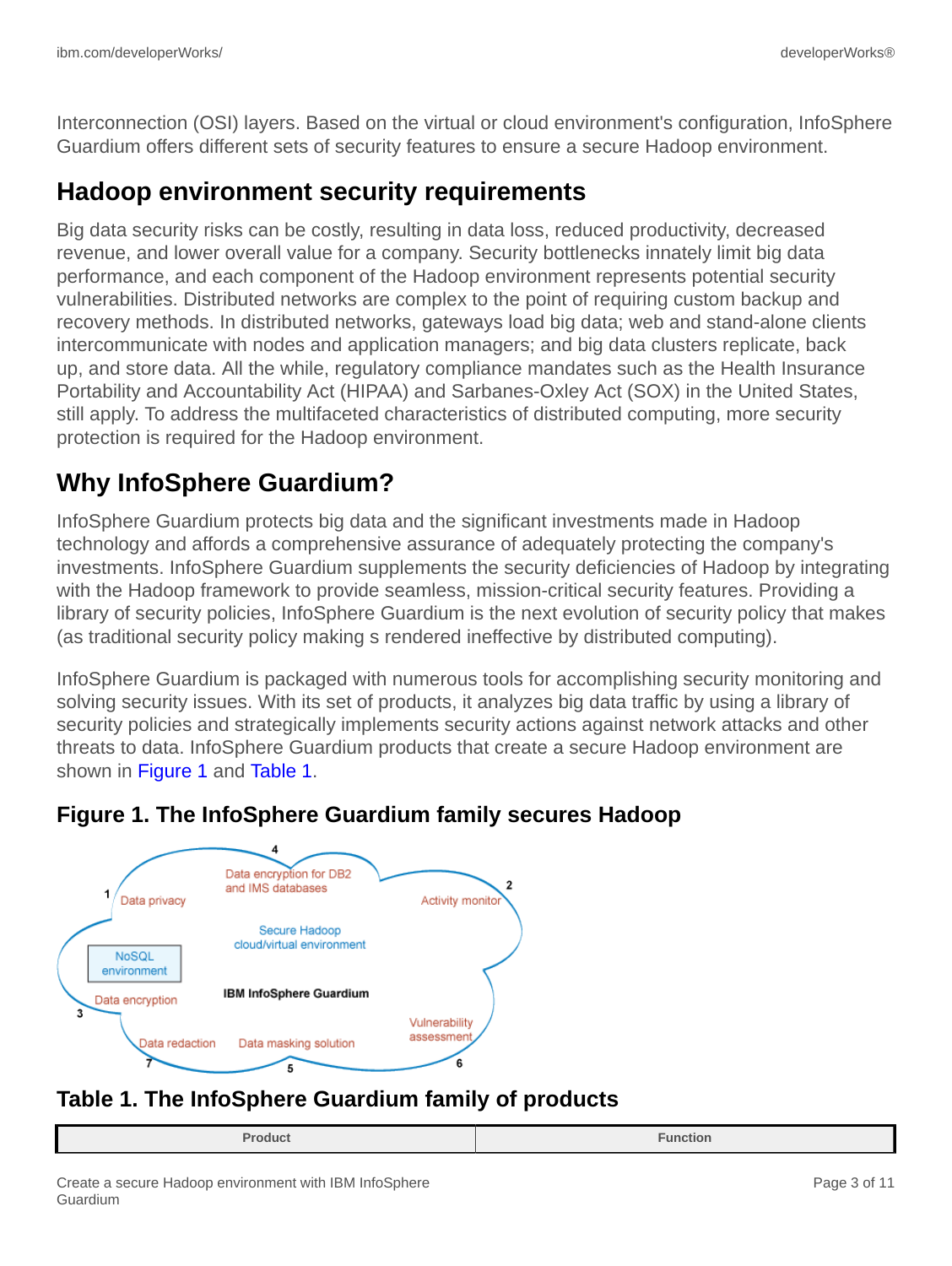| (1) IBM InfoSphere Data Privacy for Hadoop                                                                                     | Implements real-time, dynamic regulatory compliance requirements to<br>protect sensitive data                                                               |
|--------------------------------------------------------------------------------------------------------------------------------|-------------------------------------------------------------------------------------------------------------------------------------------------------------|
| (2) IBM InfoSphere Guardium Activity Monitor                                                                                   | Blocks unauthorized access to data in real time and provides alerts and<br>notifications when security violations occur                                     |
| (3) IBM InfoSphere Guardium Data Encryption and (4) InfoSphere<br>Guardium Data Encryption for IBM DB2® and IBM IMS™ Databases | An industry-standard cryptographic utility that provides data encryption<br>for structured and unstructured data                                            |
| (5) IBM InfoSphere Optim™ Data Masking                                                                                         | Masks confidential data on demand                                                                                                                           |
| (6) IBM InfoSphere Guardium Vulnerability Assessment                                                                           | Scans, detects, and recommends remedial steps to remedy database<br>vulnerabilities                                                                         |
| (7) IBM InfoSphere Guardium Data Redaction                                                                                     | Detects and removes sensitive data from displayed documents (such<br>as PDFs, TIFF files, XML, and Microsoft® Word documents) as a data<br>security measure |

InfoSphere Guardium also provides a rich command-line interface for installations, adjustments to dynamic configurations, and to return system information.

### **How does InfoSphere Guardium work?**

Have you ever heard the saying, "an ounce of prevention is worth a pound of cure"? It aptly applies to protecting the Hadoop environment by using the InfoSphere Guardium solution. Creating a secure Hadoop environment with InfoSphere Guardium means proactively enforcing monitoring as the number-one priority for the real-time detection and implementation of security defense measures. InfoSphere Guardium monitors systems for any unauthorized or undesired activity to provide the lead time that the system requires to mitigate, avoid, avert, or reduce the impact of a data security attack.

InfoSphere Guardium uses application programming interfaces (APIs) to orchestrate maintenance operations (for example, auditing transactions) or to generate reports. IBM offers Hadoop with web-based compatibility, allowing users to browse Hadoop Distributed File System (HDFS) files through a web browser. Because web-based applications can also be in the form of a stand-alone software application that is coded to support web browsers, the web functionality of Hadoop and IBM applications in serving big data now becomes twofold. From authentication to authorization when you access big data clusters, big data characteristics must be preserved along with the integrity of the environment and cluster functionality.

#### **Monitoring prompts security policy actions**

*Security monitoring* refers to a continuous analysis of database transactions. InfoSphere Guardium monitors the database transactions of all users by using software taps (S-TAPs) as probes, but it also integrates with other IBM security solutions and infrastructures.

As a result, InfoSphere Guardium simplifies the enormously complex task of providing consistent security across the Hadoop distributed environment. A snapshot of S-TAP performance is provided in [Figure 2](#page-4-0). An S-TAP is placed in every cluster and forwards a copy of every database transaction to the InfoSphere Guardium **Collector**. The Collector is an appliance or device for logging, storing, auditing, and analyzing database transaction audits for security violations.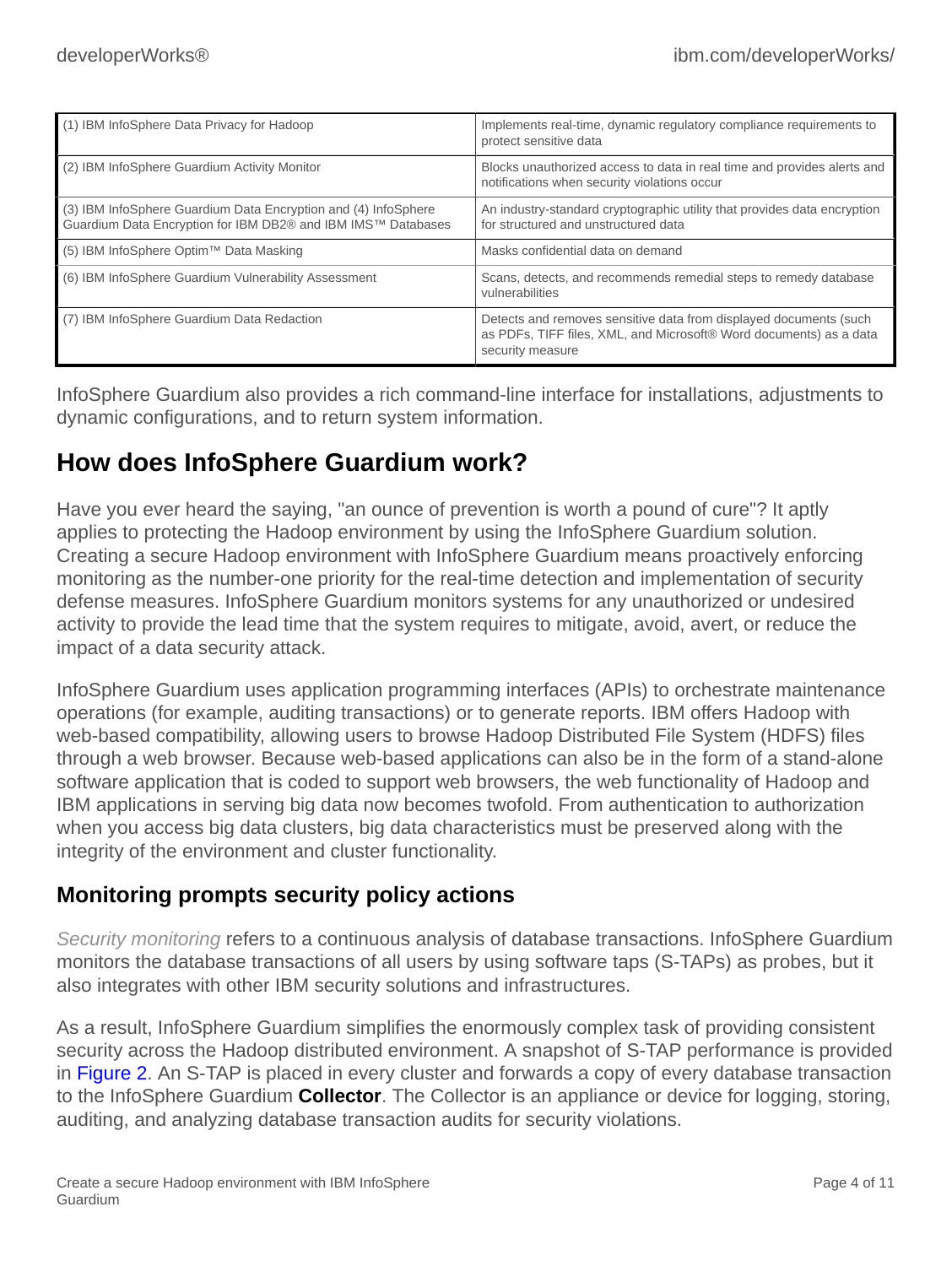

#### <span id="page-4-0"></span>**Figure 2. S-TAP performance in InfoSphere Guardium**

The system-generated actions reflect the InfoSphere Guardium **Policy Engine**, which provides the policies for security compliance that is used in identifying security violations. An InfoSphere Guardium **Aggregator** is the appliance that consolidates analyses from multiple collectors to generate enterprise-wide security reports. In this way, companies get the benefits of preliminary warnings about security violations. InfoSphere Guardium meticulously monitors database transactions to detect unauthorized usage, rogue entities, data breaches, and other security attacks and threats.

#### **The security levels companies want and Hadoop needs**

Big data network owners want a network that can securely process data quickly and speedily. This functionality relies on *parallelism*—the spreading out of processing over more computer processors to speed up the data processing process. Amdahl's Law of speed constraints proves that the number of processors that can be used effectively is limited before no faster speed can be accomplished. Distributed computing's parallelism still uses a massive number of processors and physical or virtual nodes to perform concurrent computations. In addition, big data environments of different types can coexist within the same virtual or cloud platform. For example, environments such as Hadoop and NoSQL are mismatched, which weakens the effectiveness of their builtin security tools. Therefore, creating the secure Hadoop environment requires the InfoSphere Guardium solution to scale to big data.

Big data network owners want to use the Hadoop stack's built-in security tools to provide security to the entire Hadoop environment, but big data environments can be massive. In fact, big data is synonymous with the Hadoop framework—a grouping of HDFS, Apache Hadoop NextGen MapReduce (YARN), MapReduce, and other components into a tailored, open source solution. Optional components such as Dremel, chef, Apache Hive, Puppet, and Percolator further enhance the Hadoop environment to offer features such as graphs, XML data, custom data access, and management and processing. Using various technologies with built-in security features can prove to be less secure than implementing InfoSphere Guardium, which provides a comprehensive security solution for the Hadoop environment. Moreover, aside from service-level authorization and the web proxy capabilities of YARN, no built-in security features exist in Core Hadoop to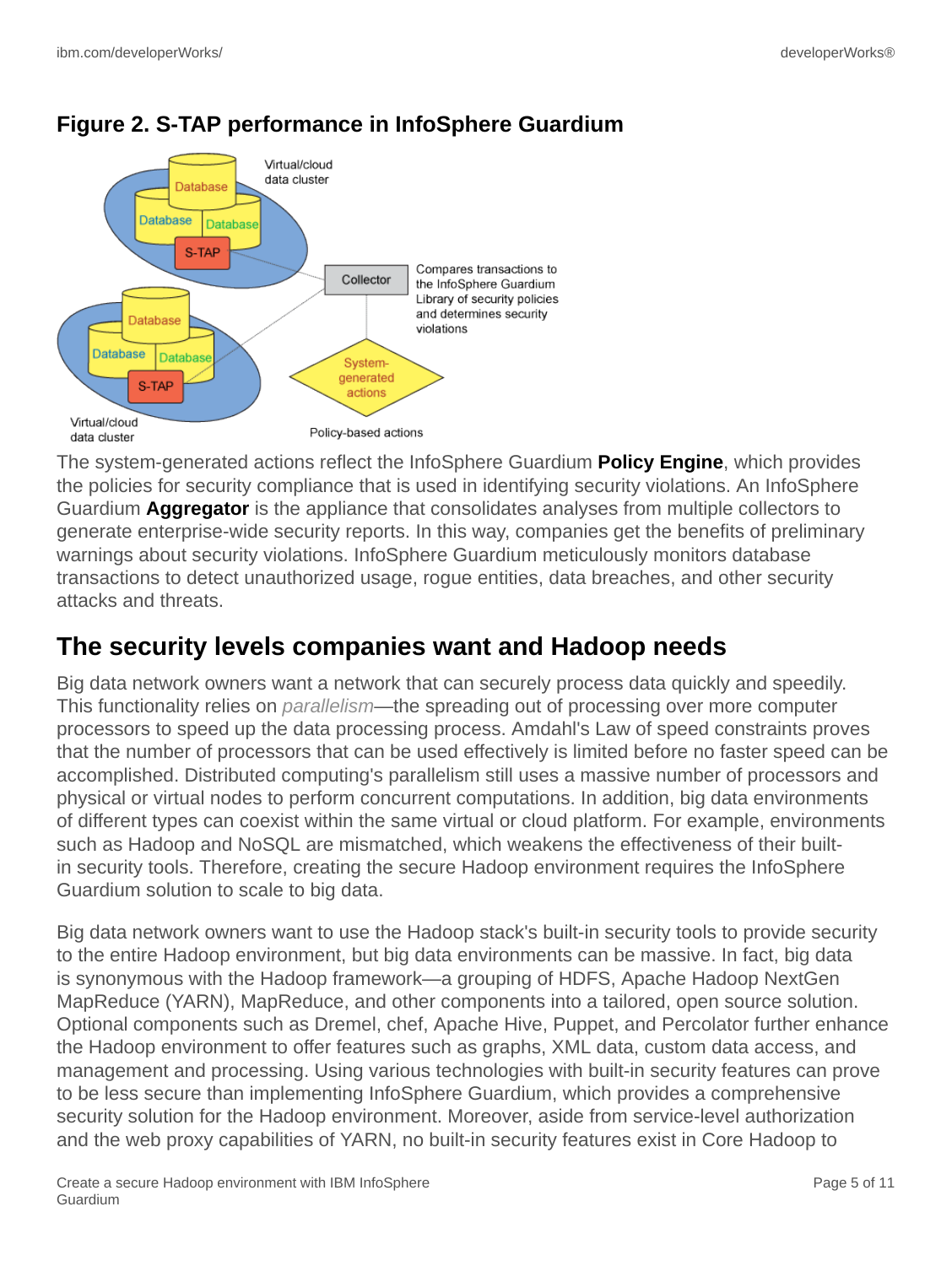protect Hadoop big data stores and applications across distributed nodes. Providing security to the entire Hadoop environment means using the most trusted security solutions available, but the HDFS proxy connects web browser clients to nodes by using remote procedure call over TCP/ IP. Although this behavior is adequate to perform a database transaction, the transaction is less secure than using TCP/IP-to-TCP/IP connectivity. InfoSphere Guardium can supplement the required security that TCP/IP-to-TCP/IP connectivity provides because in actuality, a bidirectional security provision is in place for this proxy configuration that defends data that is transmitted from the HDFS proxy and defends data that is transmitted to the node. See [Figure 3](#page-5-0).

<span id="page-5-0"></span>



Big data network owners want secure big data accessibility by various user types, as well. From a security perspective, database transactions are monitored for authorized security settings down to the user role level to provide this level of security. User roles and passwords are the primary forms of big data security, but database relationships can also be distributed. In a complex mesh of schemas, the database model offers only limited access and denies protection against user and system access. In contrast, InfoSphere Guardium offers groundbreaking protection at a granular level that allows administrators to protect big data at the distributed node, field, and even user role levels.

### **Security violations can be costly**

To better understand the value that InfoSphere Guardium provides, you must look at the potential harm small or indirect security violations can cause.

Big data security risks include potential random security attacks; data breaches; ineffective security policies; and rogue nodes, users, or applications that gain access to the cluster. A Hadoop environment with the appropriate security provisions can result in compromised data, which can in turn result in the sending of malicious data or links to either service. Also, some nodes are self-organizing, which means they require a "choke-point" not available in a peer-to-peer "mesh" cluster. As a result, they cannot benefit from gateways, firewalls, or monitoring security tools. Big data stacks build in almost no security because they are premised on the web services model and the Open Web Application Security Project (OWASP) Top Ten list.

Another area of security is the access to administrative data. At least one administrator administers nodes. Full access to a node requires constraints to ensure the facilitation of separating duties among different administrators. Similarly, relational database platforms require security constraints to facilitate security. Big data platforms lack their array of built-in facilities, documentation, and third-party tools to address this requirement.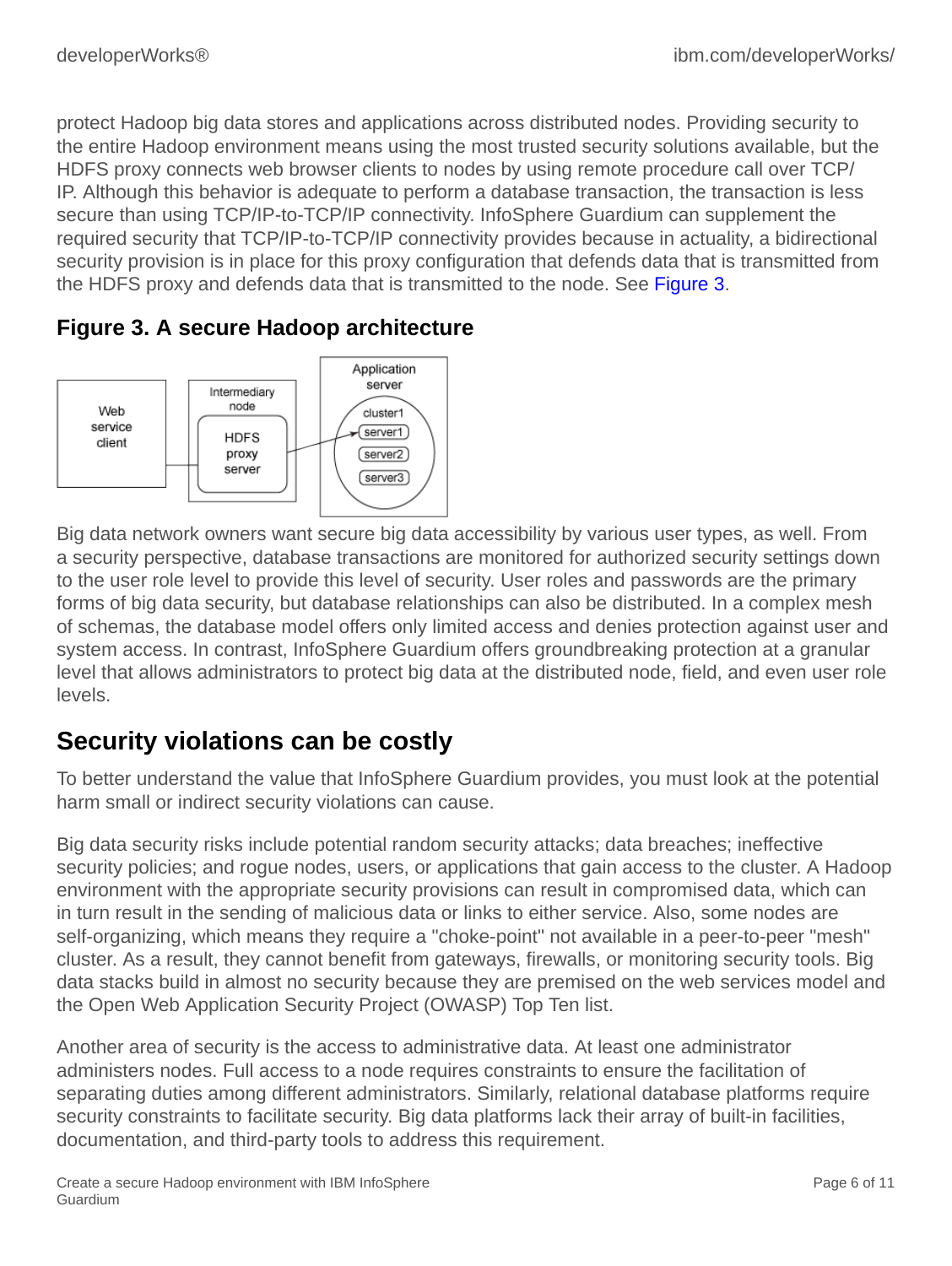Detecting whether a big data cluster was breached is a hidden necessity that requires a proactive and efficient approach. The constant monitoring of transaction logs is a practical solution. Add logging to the existing cluster, use the shared web features for managing log files, or add on an SIEM or other log-management product. Logging adds security for detecting attacks, diagnosing failures, or investigating unusual behavior by tracing events to their root cause. MapReduce requests are an event that can be logged, for example. Hadoop offers partial solutions for authorization.

#### **InfoSphere Guardium cryptographic security**

An extra deciding point in favor of InfoSphere Guardium for creating a secure Hadoop environment is that it has ample provisions for the sufficient horizontal scalability and transparency that is needed to work with big data. The Data Encryption feature provides cryptographic encryption and decryption without interruption to the Hadoop environment. The InfoSphere Guardium centralized policy and key management services are a bonus to protect unstructured and structured data by requiring that users who attempt to access encrypted files have the required encryption key or certificate to do so. Policy specifications against and appliance interference are a must have for semantic webs and guard against security and privacy violations that stem from inference.

An industry best practice for protecting data at rest is encryption, which guards against attempts to access data outside established application interfaces. Encryption serves to protect the big data that is replicated, transferred, and transmitted to and from the cluster. Also, replication offers rogue administrator users an opportunity to steal or otherwise harm big data. In addition, only few NoSQL variances provide encryption for data at rest.

InfoSphere Guardium Data Encryption feature also protects data from malicious users or administrators that gain access to data nodes and directly inspecting files; it renders stolen files or copied disk images unreadable. Encrypted files block attacks that might otherwise circumvent application security controls. InfoSphere Guardium file-layer encryption provides consistent protection across different platforms. It is not apparent to both Hadoop and calling applications, and it scales to big data as the cluster grows. In fact, most of the security that the Hadoop environment requires can be accomplished through encryption controls. But encryption keys must be protected at the OSI Layer 2 to provide effective cryptographic security of big data clusters. In addition, storing encryption keys on local disk drives is convenient, but distribute the encryption keys and certificates to provide security to every user, group, and application. Such operations might require APIs, which must be secure enough to execute the programming code commands that maneuver big data without compromising big data. InfoSphere Guardium provides each security feature that the Hadoop environment requires and more.

### **Conclusion**

You can achieve a secure Hadoop environment by enabling the right set of IBM security tools. Often, big data is subject to legal regulatory compliance, as mandated by law. Create a secure Hadoop environment by using IBM features both data and infrastructure protection to ward off would-be attackers and defend the weaknesses and vulnerabilities of big data applications.

When it comes time to secure your big data environment, remember these key points: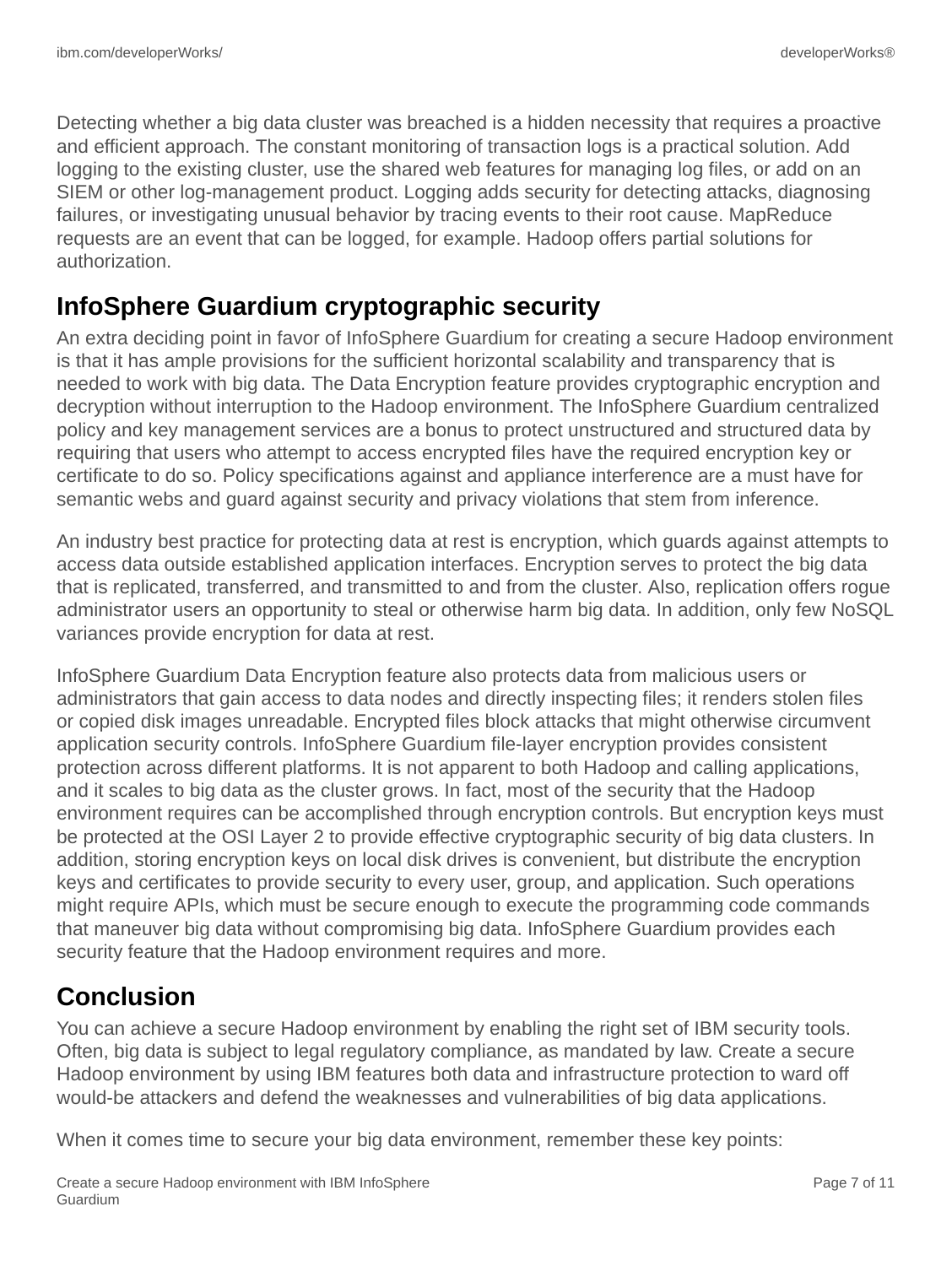- The best Hadoop security solution scales with the environment's big data.
- Use third-party security tools because they are built into the Hadoop framework.
- Policy specifications address more granular levels of security requirements.
- Security controls are architecturally and environmentally consistent with the cluster architecture.

Hadoop environments face the same big data security and privacy challenges. To protect big data is essentially to create a secure Hadoop environment, and IBM provides a strong set of security mechanisms as an industry best practice secure Hadoop environment solution.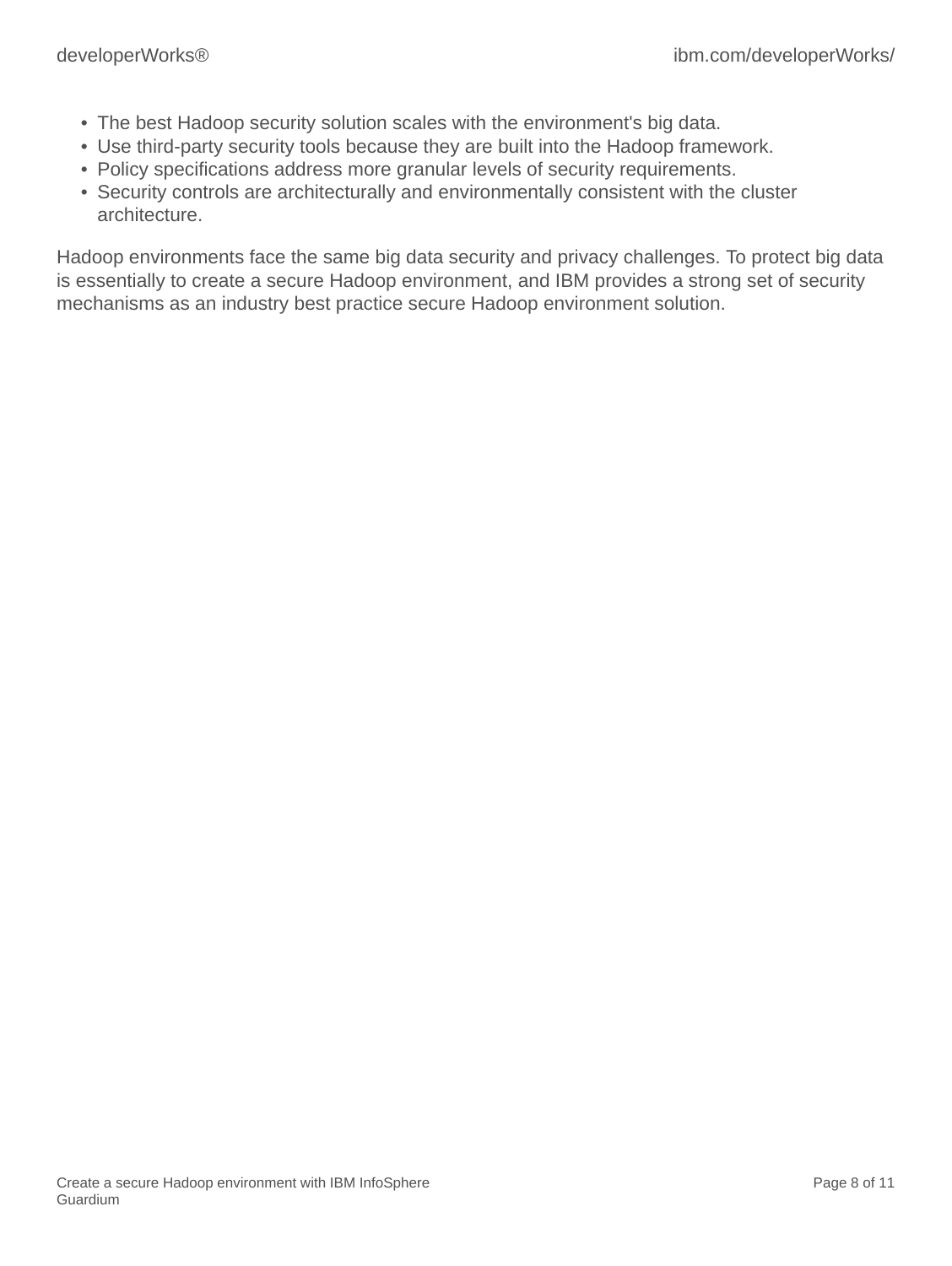### **Resources**

#### **Learn**

- [Hadoop,](http://hadoop.apache.org/) the open source system for scalable distributed computing, is a top-level Apache project. At the Hadoop site, you can learn about Hadoop and the collection of other projects that extend and enhance big data by processing with Hadoop.
- Be sure to check out [Hadoop Poses a Big Data Security Risk: 10 Reasons Why](http://www.eweek.com/security/slideshows/hadoop-poses-a-big-data-security-risk-10-reasons-why/#sthash.tLKndOYw.dpuf) for more information about security in Hadoop environments.
- Learn more about [InfoSphere Guardium Data Redaction](http://www-03.ibm.com/software/products/en/infoguardatareda), and learn how internal security features complement the external security of the Hadoop environment.
- Visit the [Security On developerWorks blog](https://www.ibm.com/developerworks/community/blogs/81c130c7-4408-4e01-adf5-658ae0ef5f0c/?lang=en) to learn about new security-related how-to guides, articles, and demo videos.
- Sign up for the weekly [Security On developerWorks newsletter](http://paper.li/dWSecurity/1376928787) for the latest security headlines.
- Follow [@dwsecurity](https://twitter.com/dWSecurity) to get updates from the developerWorks security zone in real time.
- Read [Introduction to Parallel Computing](http://dl.acm.org/citation.cfm?id=128877) by Ted G. Lewis and Hesham El-Rewini (Prentice-Hall, 1992—especially pages 31-32 and 38-39).
- Sensitive data comes in many forms, but a growing list of regulations exists to ensure that data is kept private. These regulations include **HIPAA** for medical data and **SOX** for financial data.
- [Kerberos](http://web.mit.edu/kerberos/) is a network authentication protocol that is designed to provide strong authentication for client/server applications that use secret-key cryptography.
- Learn more about vulnerability standards compliance with [DISA STIGs](http://iase.disa.mil/stigs/), and [CIS](http://www.cisecurity.org) [Benchmarks](http://www.cisecurity.org).
- Learn more about the [OWASP Top Ten Project.](https://www.owasp.org/index.php/Category:OWASP_Top_Ten_Project)
- Find out how industry experts see the Hadoop security model and what it requires in [Big Data](http://www.infoq.com/articles/HadoopSecurityModel) [Security: The Evolution of Hadoop's Security Model.](http://www.infoq.com/articles/HadoopSecurityModel)
- Get more information on security topics in the [Security](http://www.ibm.com/developerworks/security/) site on developerWorks.
- Follow [developerWorks on Twitter.](http://www.twitter.com/developerworks/)
- Watch [developerWorks on-demand demos](http://www.ibm.com/developerworks/offers/lp/demos/) that range from product installation and setup demos for beginners to advanced functionality for experienced developers.

#### **Get products and technologies**

- InfoSphere Guardium encompasses many technologies, including:
	- [InfoSphere Data Privacy for Hadoop](http://www-03.ibm.com/software/products/en/infosphere-data-privacy-for-hadoop/)
	- [InfoSphere Guardium Activity Monitor](http://www-03.ibm.com/software/products/en/infosphere-guardium-data-activity-monitor)
	- [InfoSphere Guardium Data Encryption](http://www-03.ibm.com/software/products/en/infosphere-guardium-data-encryption)
	- [InfoSphere Guardium Data Encryption for IBM DB2 and IBM IMS Databases](http://www-03.ibm.com/software/products/en/infoguardataencrfordb2andimsdata/)
	- [InfoSphere Optim Data Masking Solution](http://public.dhe.ibm.com/common/ssi/ecm/en/ims14076usen/IMS14076USEN.PDF)
- Learn about [IBM Security QRadar SIEM](http://www.ndm.net/siem/ibm-q1-labs/qradar-siem?gclid=CJLQhq2c5boCFS8S7AodkXAA1Q) as a state-of-the-art technology and industrystandard security management solution.

#### **Discuss**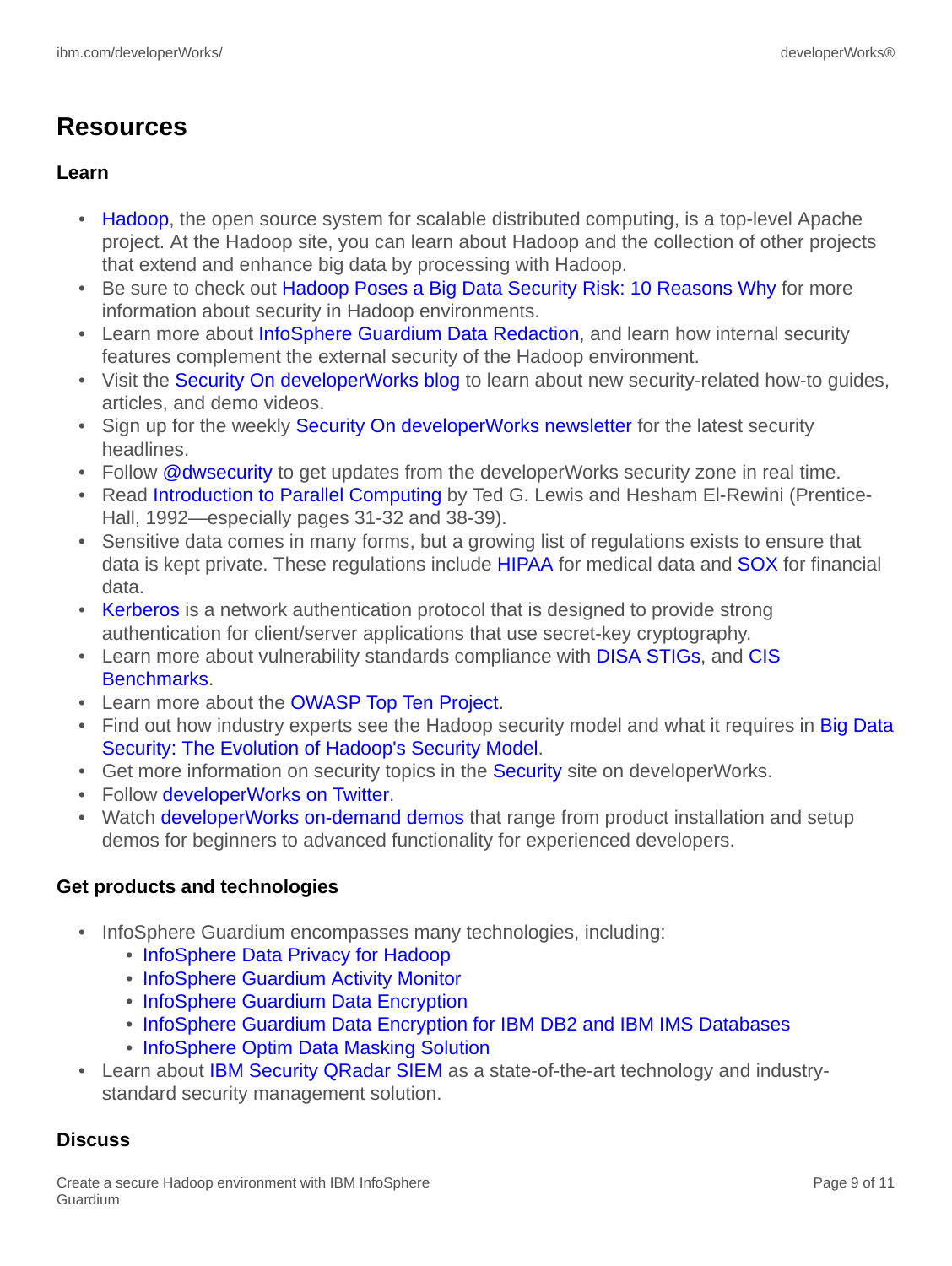- Browse the [InfoSphere Guardium 9.1 TechTalk forum](https://www.google.com/url?sa=t&rct=j&q=&esrc=s&frm=1&source=web&cd=1&cad=rja&ved=0CEAQFjAA&url=https%3A%2F%2Fwww.ibm.com%2Fdeveloperworks%2Fcommunity%2Fwikis%2Fform%2Fanonymous%2Fapi%2Fwiki%2F030e7f34-199f-4849-aeee-f0dcd79341fe%2Fpage%2F20e03bf9-5305-41d2-a93b-bcae519289f8%2Fattachment%2Fecf360f7-9cb8-463a-95f6-ee1c9871b9e8%2Fmedia%2FGuardium   9.1   TechTalk_final.pdf&ei=S0CFUseZELfJsQTPi4DgBA&usg=AFQjCNHe-GU6zgCQ3VU8YhTjBKjm0IgxBA&sig2=BrDy9K3kOxWObqSQJICgcA) to see updates and revisions to the InfoSphere Guardium feature set.
- Join the [developerWorks community,](https://www.ibm.com/developerworks/community/) a professional network and unified set of community tools for connecting, sharing, and collaborating.